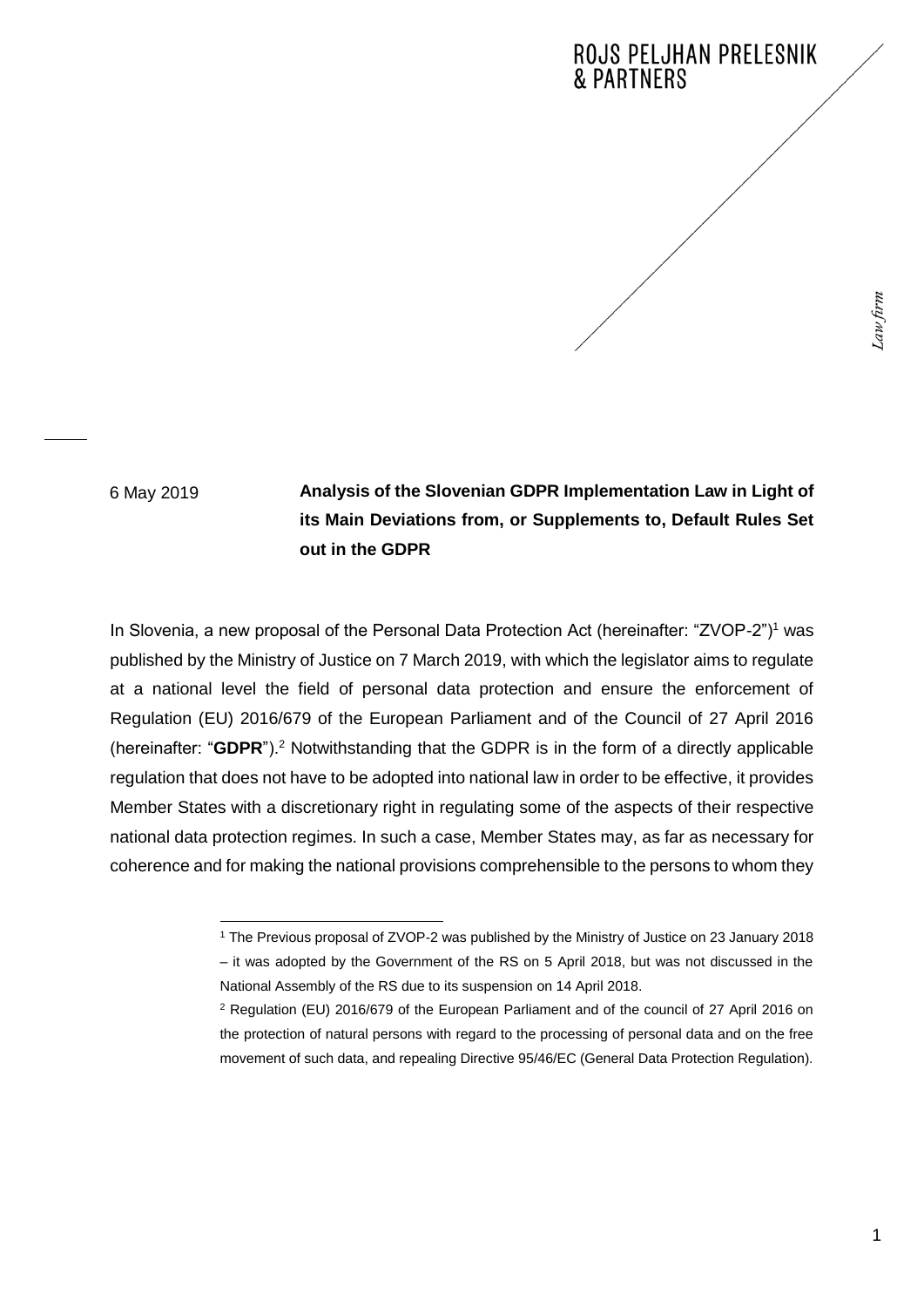apply, incorporate elements of the GDPR into their national law. However, this applies only when the GDPR provides for specifications or restrictions of its rules by Member State law (Recital 8 of GDPR).

In the light of the above, it seems that Slovenia is likely to make a number of deviations from, or supplements to, the default rules set out in the GDPR. Below are a couple of the main deviations from, or supplements to the GDPR which, in my opinion, are worth looking at twice.

*First*, in the proposal of ZVOP-2 certain obligations are extended to data processors even though they are imposed by the GDPR only on the data controller. Such a situation stems from Article 7 of the proposal of ZVOP-2, which sets out the basic principles of the personal data protection, which imposes the ability to prove compliance of the processing of personal data on both, the controller and the processor, irrespective of the fact that this is explicitly the task of the controller under the GDPR.

*Second*, and which is in my view a problematic deviation from the default rules set out in the GDPR, is the fact that Article 12 of the proposal of ZVOP-2, which regulates the processing of special categories of personal data, provides that the processing of specific categories of personal data is permitted only if an individual expressly consents to it in writing. In contrast, Article 9 of the GDPR requires only the consent which does not need to be in writing and furthermore does not provide that the Member States may regulate it otherwise.

In addition to the abovementioned two major deviations of the proposal of ZVOP-2, in which the GDPR does not provide that such derogations are possible, in certain provisions the proposal of ZVOP-2 also contains a variety of different supplements to the default rules set out in the GDPR (i.e. certain new definitions, provisions, conditions and fines according to the GDPR).

To begin with, there are several new definitions such as the definitions of "public sector", "private sector", "national authority", "public authority, "security of the country" and "proportionality of processing", which are contained in Article 6 of the proposal of ZVOP-2.

Further, it is also noteworthy that the proposal of ZVOP-2 includes specific provisions on providing personal data of the deceased to close relatives, the use of personal data for historical or scientific research, statistical or archiving purposes and furthermore, includes provisions about automated decision–making (Article 10, 44, 82, 83 and 84). In view of the additional provisions contained in the proposal of ZVOP-2, it is also necessary to mention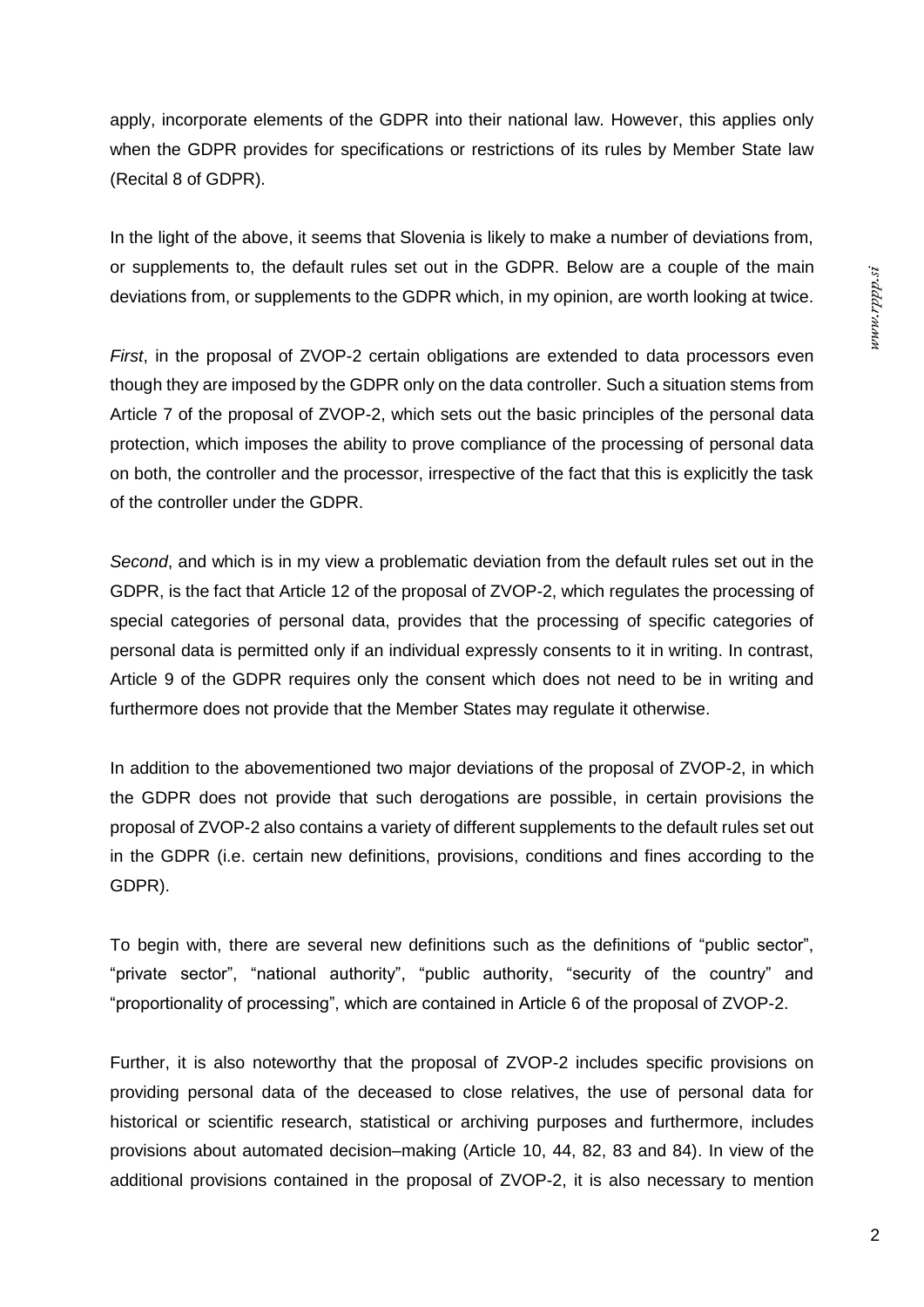sciddx.mm

specific provisions on the use of public contact information, data for organizing events in the public sector (Article 126 and 127), special provisions with respect to the processing carried out in the context of freedom of expression (Article 85), public access to official documents (Article 86), further details on communication with data subjects and confirmation of their identity in the context of exercise of data subject rights (Articles 15-19) and last but not least specific provisions on the use of video surveillance in certain areas (Articles 111-115).

*Third*, in the light of the additional conditions, it is also worth mentioning that the proposal of ZVOP-2, pursuant to the GDPR, includes further conditions for processing of biometric data in the public and private sector and adds a provision concerning the prohibition of the acquisition of biometric personal data relating to marketing (Articles 116-118). Moreover, the proposal of ZVOP-2 includes further conditions for processing of data for direct marketing purposes (Articles 109-110), sets out conditions for the appointment of a data protection officer (Article 48) and establishes a lower age for the validity of the consent of a minor for the use of information society services – the consent is valid in case if it is given by a minor who is 15 years of age or older.

*Finally*, in accordance with the first paragraph of Article 84 of the GDPR, the proposal of ZVOP-2 specifies fines for violation of provisions on direct marketing (Article 136), video surveillance (Articles 137-141), biometrics (Articles 142-144) and specifies fines for a responsible person of the breaching organization (Articles 129-148). Additionally, the proposal of ZVOP-2 sets out a minimum fine of EUR 4,000 for violations of the provisions of the GDPR (Articles 129, 130) and sets a time limit of six months after the adoption of the Law during which controllers and processors must implement appropriate measures of adoption with the provisions of the adopted Law concerning the processing of a consent as a legal basis for the processing of personal data (Article 149).

In the light of the above, we can conclude that the Slovenian proposal of ZVOP-2 contains a number of deviations from, and supplements to the existing regulation in the GDPR. The list above however contains only the more striking examples, and I have chosen not to focus on some of the inadequacies of the draft law as they are not that pressing (for example, many of the provisions of the proposal of ZVOP-2 are merely copied from the GDPR *verbatim*, often the proposal of ZVOP-2 refers to the provisions of the GDPR,…). Having said that, it should be noted that the proposal of ZVOP-2 is currently still in progress and must be adopted by the National Assembly. The proposal has yet to be considered by the National Assembly and it is possible that the text will be changed considerably during the course of the legislative